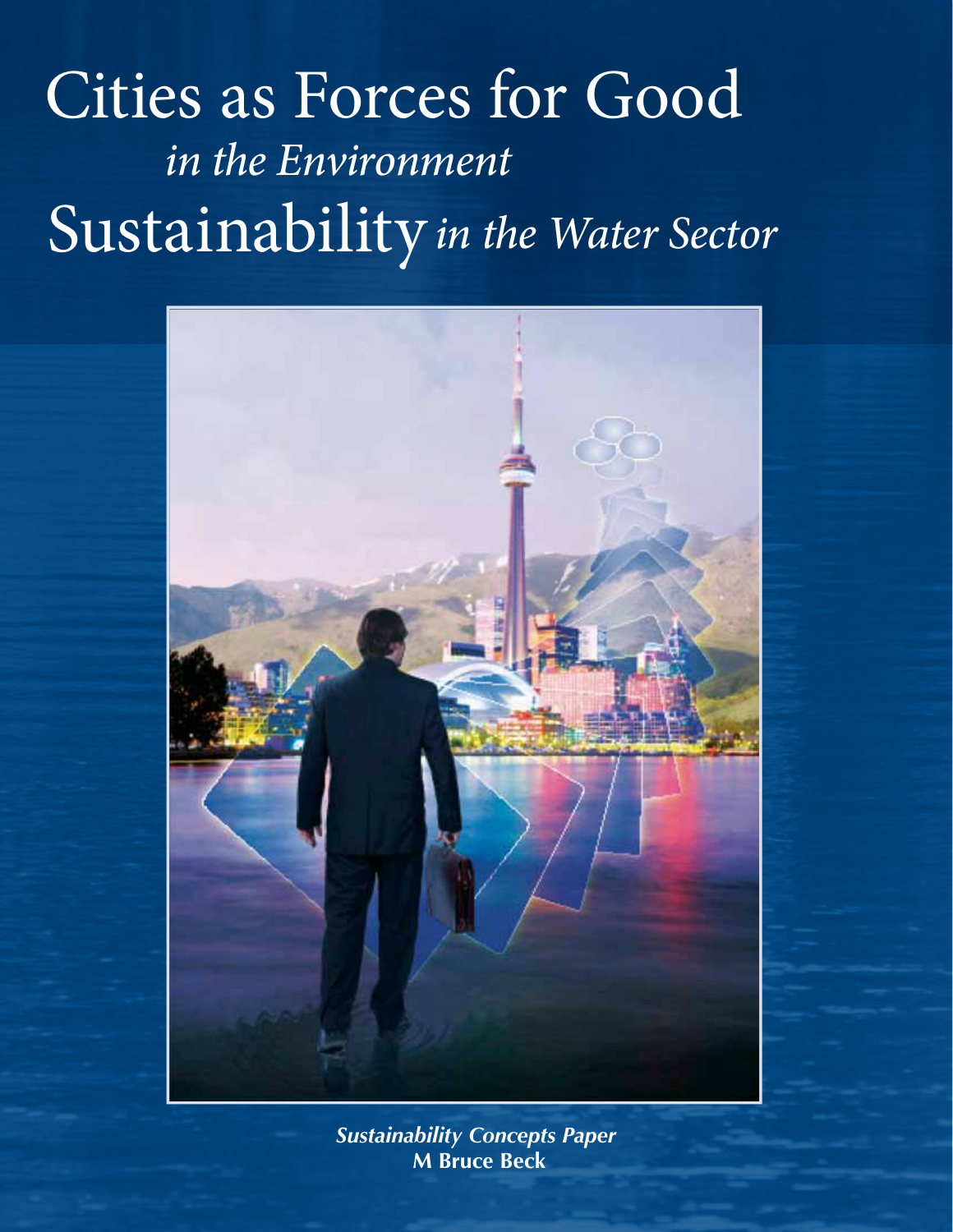### Executive Summary

This is as it is named: a paper about *Concepts* — concepts of what it may mean to become less unsustainable in the context of cities and their infrastructures (primarily water). It is written from the perspective of Engineering, by an engineer. Yet no operational definition of sustainability will be presented. In that alone, the *Paper* may be judged contrarian. It is in any case contrarian by design, the intent being to give the reader pause for thought. In the absence of an operational definition of sustainability, how might we yet go forward in spite of vagueness, in deed, by our actions, deliberately *to* spite it?

### *Contrarian Stance*

Two contrarian positions are adopted from the outset: first, that there should be no convergence to conformity or singularity of perspective on sustainability in the water sector; and, second, that the long view inherent to sustainability, yet so often conspicuous by its absence, must be center-stage in our thinking — and when it is so, we cannot escape the truth of "change being the only constant in life".

### *The Water Sector*

Sustainability in the water sector will be understood herein as Integrated Urban Water Management (IUWM; in the city) nested within Integrated Water Resources Management (IWRM; in the watershed). These two scales alone, however, do not encapsulate a subject that penetrates down to the very local and quintessentially personal, while reaching up to changes and the cycling of materials literally on a global scale.

### *Fall From Grace*

During the 1990s, with the approach of the new millennium, the voice of Engineering in the "great sustainability debate" was not as loud or as audible or as articulate as those of Ecology and Economics. Environmental engineers, in particular, were confronted with the realization of their *not* selfevidently doing good by the environment. The "old" water-based paradigm of centralized wastewater infrastructure, with its "end-of-pipe" treatment, was accused of being broken and in need of fixing. In the eyes of some, if not many, the esteemed image of environmental engineering fell with the general descent of the modern technocracy of the second half of the 20th Century. The epitome of an engineering turn of mind — the mathematical program for optimizing engineering designs — may too have come to look as something from a bygone age of inanimate clockwork mechanisms. Yet paradoxically, it might now not seem this anachronism to some, but instead an algorithmic framework perfectly attuned to satisfying the newly minted constraints of Triple Bottom Line accountancy: of {environmental benignity}, {economic feasibility}, and {social legitimacy}.

### *The Challenges*

This *Sustainability Concepts Paper* argues we face something of a supreme challenge, for infrastructures as a whole. In this resides a vision to be shaped by responding to the following kinds of questions:

*How can the built infrastructure of the city be re-engineered to restore the natural capital and ecosystem services of the nature that inhabited the land before the city arrived there, in "geological time"?*

*How can this infrastructure be re-engineered to enable the city to act as a force for good, to compensate deliberately and positively for the ills of the rest of Man's interventions in Nature?*

*How can cities of the Global South avoid adopting the same technological trajectory as those of the Global North? Can they, as it were, "leap-frog" the Global North by forgoing the entire human-wasteinto-the-water-cycle phase, thereby ending up one step ahead?*

*More profoundly, how can the engineering of city infrastructure be deployed expressly so that those at the bottom of the pyramid of dignified human development may be brought to a level where they care to engage in a debate over such a grand challenge for this century — of cities as forces for good — beyond their desperate needs of survival for just today and tomorrow?*

Line by line, the *Paper* builds its response to these questions, introducing successively the concepts and needs of achieving {social legitimacy}, {economic feasibility}, and {environmental benignity} of action, policy, or development initiative.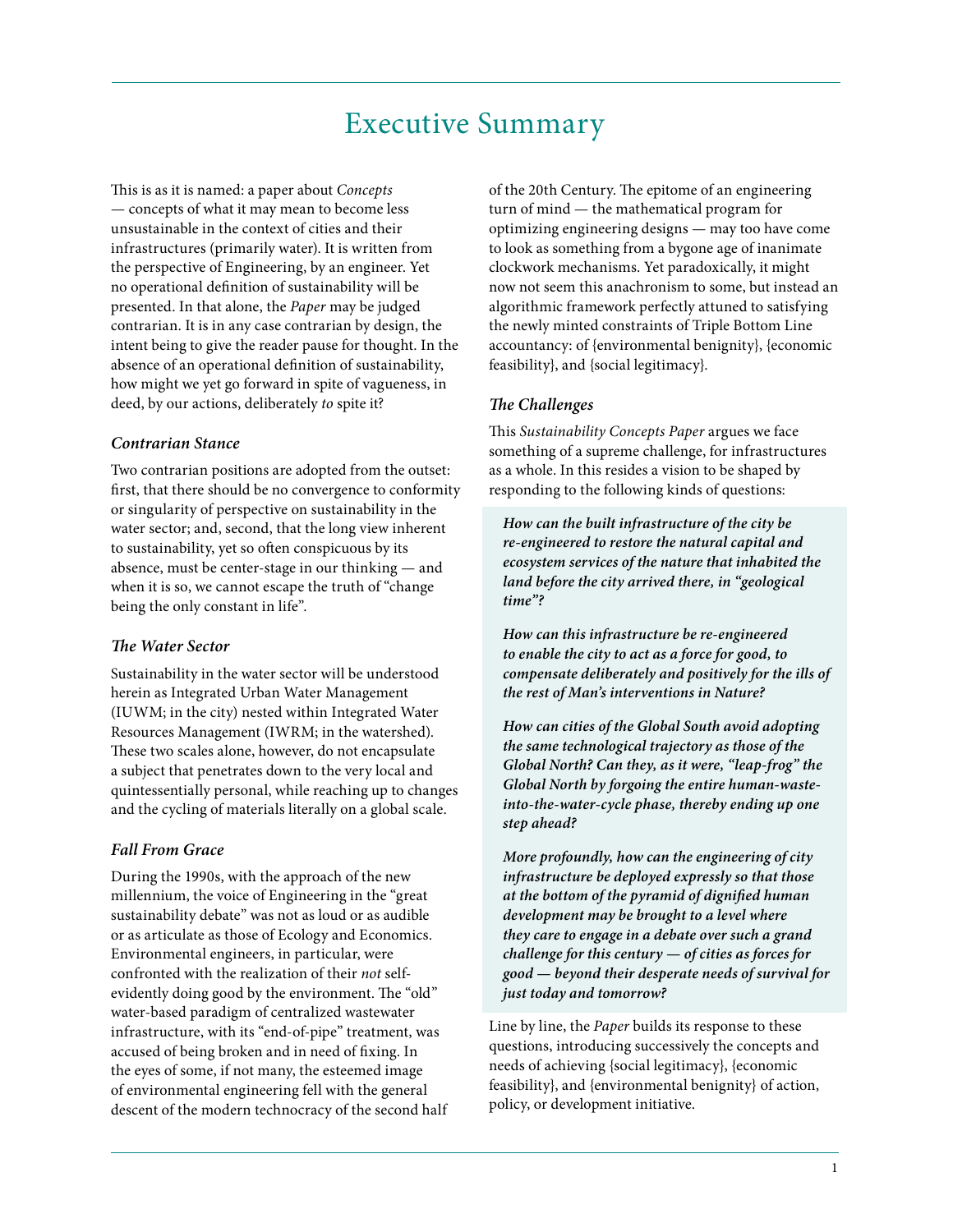This *Paper*, therefore, is a first over-arching response to the challenges set out in the essay on "Cities", reprinted here as Box ES1. It is also a manifesto for the ongoing research program on Cities as Forces for Good in the Environment — or CFG for short (www.cfgnet.org).

### *Deeply Engrained Cultural Diversity and Plural Wisdoms: Social Legitimacy*

What is essential about {social legitimacy} is acknowledgment of the plurality of perspectives on the Man-Environment relationship amidst the mindboggling cultural diversity that is the rich social mosaic of our world.

Ecologist Holling's several Myths of Nature can be mapped one-to-one onto anthropologist Thompson's several archetypes of social groupings and their respective outlooks on the world (*Weltanschauungen*). Each is associated with different hopes and fears for the distant, inter-generational future, different strategic styles of management and governance, and, we argue, different preferences for the type of technological path to be adopted for moving away from unsustainability towards sustainability, even in the water sector. Along with legal expert Coglianese, this *Concepts Paper* challenges what he has called the contemporary craving for consensus — the attainment of a shared vision before embarking on a given course of action. Endless, but punctuated, contestation — played out amongst the enduring plurality of perspectives, wisdoms, diagnoses, policy prescriptions, and technological alternatives might rather be the essence of what is needed. And in this, the allusion is to the continuing refurbishment of political theorist Dahl's original ideas regarding pluralist democracy.

There is a deeply rooted moral and ethical role for engineers in societies. In his book *The Existential Pleasures of Engineering*, Samuel Florman reminds us of the moral cause that engineers once attached to Engineering: to install works that would lift the ordinary people out of the drudgery of their daily existence. So great was their commitment to this vision that, in the early 20th Century, engineer Gantt founded an association called the "New Machine" in order to pursue his vision of what society should be. Things change across the generations. A century on, in the long view, we can look back aghast at Gantt's vision; recognize too some of its later manifestations in the technocracy of the past 50-60 years; and apprehend something of how our grandchildren might come to

view what we shall have done in the utterly dedicated contemporary pursuit of sustainable development.

Things change fundamentally: from phosphorus as pollutant and eutrophy as bad, to phosphorus as resource and oligotrophy as not necessarily so good. Recognizing this inevitable flux in cultural norms, customs, and outlooks over the generations is just as essential, to what will constitute {social legitimacy}, as is the constancy of there always being cultural diversity and plurality of perspective.

### *Business and Grand Social Programs: Economic Feasibility*

Picturing the environment in terms of natural capital, ecosystem services, and service providers — adding the images and words of a kind of "business speak" to those of the Triple Bottom Line — may be anathema to some. For they, from their perspective, consider Man as essentially caring and sharing, not self-seeking and market-oriented. But this, nonetheless, is how we begin our account of the bottom line of {economic feasibility}. An engineer's caricature of the four "*E*"s of Economics is set out. It recognizes four styles (or tastes) in economics, in ever widening purviews beyond the "fence line" of the business enterprise: from Engineering, through (conventional) Economics and Environmental, to Ecological economics. We can lift up our horizons, from the capital expenditures and operational expenditures of water-infrastructure assets (their "capex" and "opex") to ecologist Kremen's tabulation of the role of biodiversity in the service providers of the global *Millennium Ecosystem Assessment*.

Descending back down from these dizzying heights, we can see how the humble, hum-drum unit process of activated sludge treatment of sewage (in the inner spaces of IUWM) might be re-engineered to provide "designed" ecosystem services for the outer space of IWRM (in the watershed). As if just from the words of this business speak, we can discern too how such ecosystem services might be metered in a simulation model — as can the consumption of electricity evaluated, and added to the (discounted) total annual economic costs of capex and opex over the life-time of a treatment plant.

That, of course, is {economic feasibility} gauged primarily across ever-widening spatial scales, under which ever more of the economic externalities may be gathered in as "internalities". Just as there is a temporal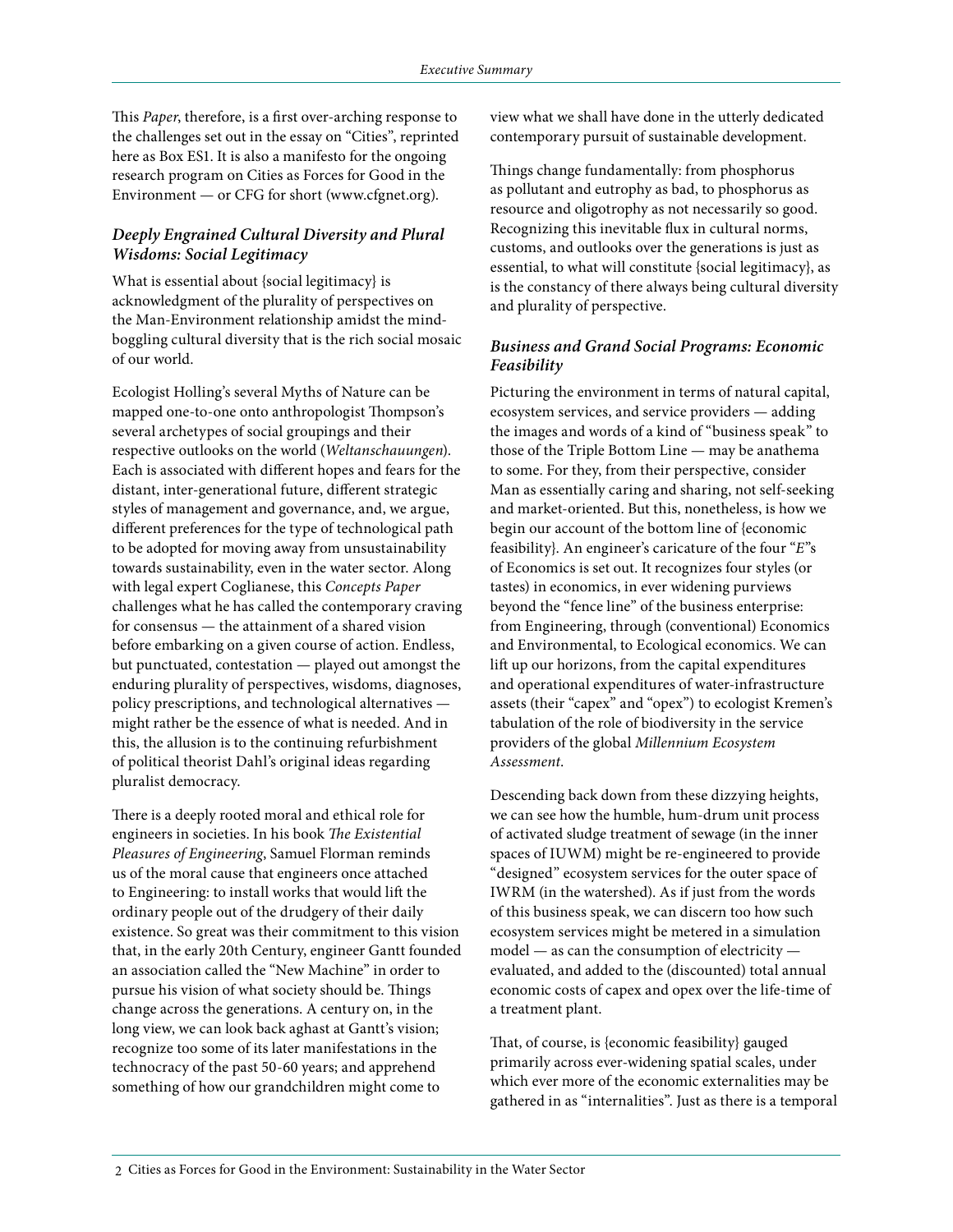### **Box ES1**

work in progress

**CITIES**

## **Grand challenges for engineering**

**Turning cities into forces for good in the environment**

he world is<br>Cities are<br>with no e<br>shops. Ma<br>it is—will<br>popular mind-set. he world is becoming ever more populous and urbanized. Cities are inherently unmitigated environmental "evils"; with no extenuating circumstances; like bulls in china shops. Man's burden on the environment—woe, that it is—will continue to be piled upon woe. So runs the

Yet things do not have to be this way, no matter how hard it may be today to conceive of cities as forces for good in the environment. Far from infrastructures having to take on the burden of compensating for the ills of cities, the two should "act" deliberately to contribute positively to enhancement of the environment around them. That is our grand challenge for engineering; and this is how we might begin to think of responding to the challenge.



In introducing their concept of the "urban ecological footprint"—massive, of course, for cities such as Paris, New York, and so on—William Rees and Mathis Wackernagel invite us to conceive of the city as a "large animal grazing in its pasture." We imagine that animal to be a bull. The "bull" of intense social and economic activity in the city is to be shod, we suggest, with the "padded athletic trainers" of re-engineered infrastructures and imbued with a technological deftness and intelligence sufficient for restoring the business of running the environmental "china shop" in which it charges about—indeed, profitably expanding the shop's operations.

The city, continuing the large grazing animal analogy, takes in its daily grass and daily water, while we, for readily understandable but increasingly unsustainable reasons, have engineered the return of the residuals of this metabolism to the air, water, and land environments surrounding the city. In the Global North, a good deal of the city's daily water is used to remove the residuals of its daily grass as wastewater so that citizens can lead healthy and productive lives. And much technological effort has been invested in treating that wastewater, not always to the better of the air, missing an opportunity to benefit the land, while not being a wholly unmitigated good for the water environment. In short, wastewater treatment in the Global North can end up shunting nitrogen into the atmosphere, to avoid fertilizing the aquatic environment, while we labor awfully energetically with the Haber-Bosch process to pull that nitrogen out of the atmosphere to produce industrial fertilizer.

How, then, can the built infrastructure be re-engineered to restore the natural capital and ecosystem services of the nature that inhabited the land before the city arrived there; how can it be re-engineered to enable the city to act as a force for good, to deliberately and positively compensate for the ills of the rest of man's interventions in nature? And how can cities of the Global South avoid adopting the same technological trajectory? Can they, as it were, "leapfrog" the Global North by foregoing the entire human-waste-into-the-water-cycle phase, and thereby end up one step ahead?

More profoundly, how can the engineering of city infrastructure be deployed expressly so that those at the bottom of the pyramid of dignified human development may be brought to a level where they care to engage in a debate over such a grand challenge for the next century—of cities as forces for good—beyond their desperate needs of survival for just today and tomorrow?

**Further information** This essay is part of a project by the US National Academy of Engineering to determine the Grand Challenges for Engineering during the next 100 years: www.engineeringchallenges.org

**Professor Paul Crutzen** (Nobel Prize for Chemistry), **Professor M. Bruce Beck**, and **Dr. Michael Thompson** are all Institute Scholars at IIASA. They also research at the Max Planck Institute for Chemistry, University of Georgia, and University of Oxford, respectively.

#### **8** options ■ winter 2007 www.iiasa.ac.at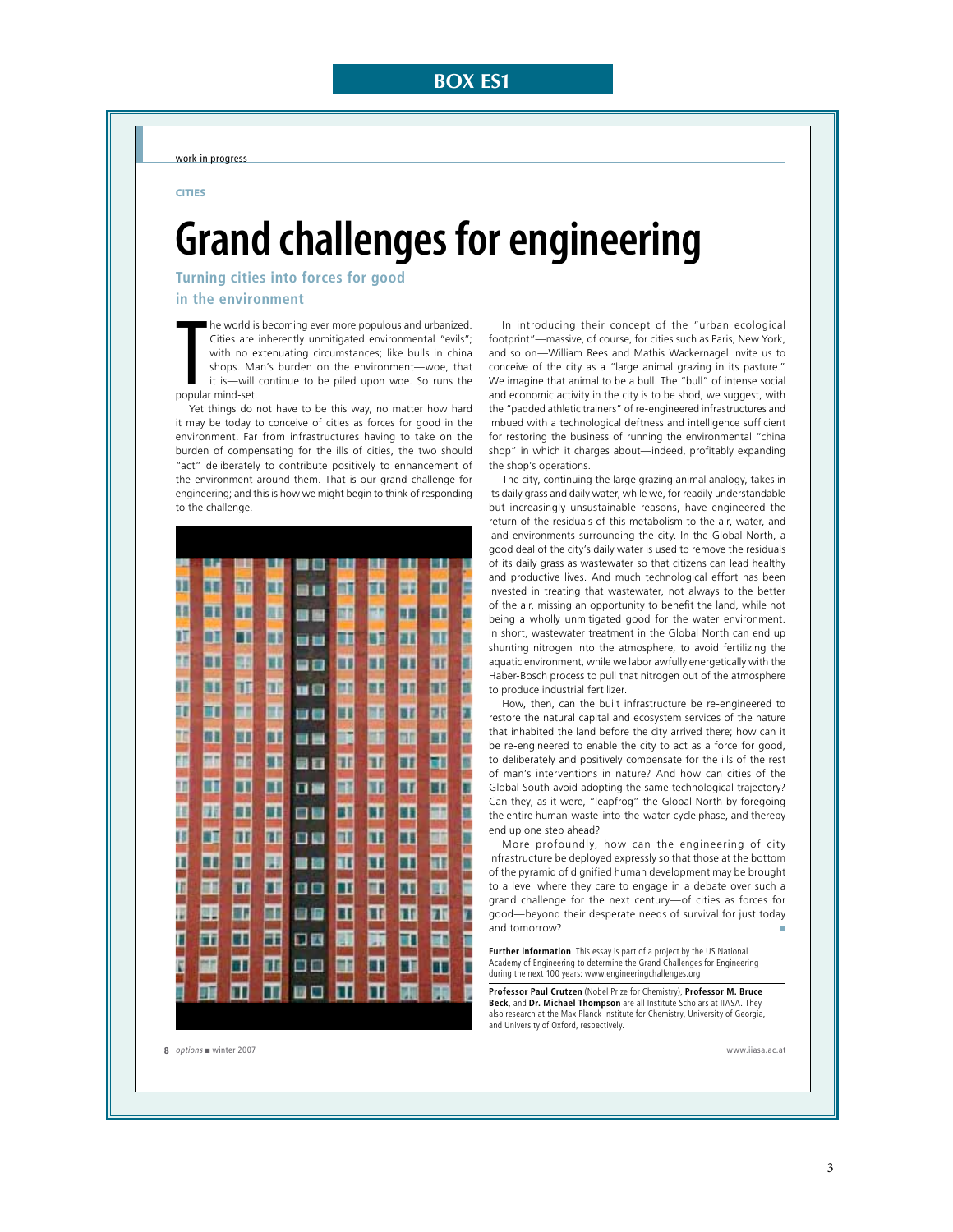dimension to the contents of {social legitimacy}  $$ to complement the spatial dimension over which such considerations are spread out — so too there is a well known, and thoroughly vexed, temporal dimension to assessing the {economic feasibility} of alternative technological paths leading away from unsustainability. Ecologists Sumaila and Walters have recently proposed an attractive escape from some of the intellectual impasses of inter-generational discounting. It acknowledges, year on year, the rise of future cohorts of the population to the age of majority and, therefore, their entry into a voting democracy. But it assigns to everyone — old or young, current or future generation — a single, invariant perspective on the Man-Environment relationship.

Rising again to the heights of grand social and moral programs, economist Solow talks of "bequests to future generations". What should each and every one of us write into our "last environmental wills and testaments"?

What, instead, asks engineer Mara, should a povertystricken villager in India invest in: a costly resourcerecovering ecosan toilet or a cheap resource-wasting single-pit pour-flush toilet? Through this visceral question for the dispossessed, our feet have been planted firmly back on the ground.

### *Responding to the Challenge: Environmental Benignity*

We have the ecosystems we saw in rivers prior to the arrival of Man and the city in the watershed because they evolved in *tandem* with all the variety of natural perturbations to which those rivers were subject: over seconds, minutes, hours, days, years, decades, centuries, millennia, and so on. The watershed had a certain spectrum of perturbations to which it was subject. Constructed wetlands, or the "environmental flows" prescribed by stream ecologists for restoring the prosperity of fish assemblages, are policies of the electrical engineer's spectrum manipulation manipulation of the "pulse" of the city-watershed couple — intended to restore the pace and spread of variations in pre-city conditions to the watershed. Environmental engineers should see it as manifest in the principle of low-impact urban development.

The metaphor of the "large animal grazing in its pasture", introduced by ecological economists Rees and Wackernagel, has brought us the simple, yet powerful, concept of ecological footprint. To this measure of

the city's impact on the (global) environment can be added, first, the metabolism of the city and, second, the pulse of the city-watershed couple. Imagine Paris as the "bull" in the "china shop" of the restored, yet increasingly vulnerable, Seine watershed. Through the three criteria of appetite (footprint), metabolism, and pulse, the biological metaphor is employed in this *Paper* to respond to the challenges set out above.

A conjecture is offered, entirely in line with a *Concepts Paper*: that intelligence and metaphorical deftness of movement might be bestowed upon the bull of the city, such that with its infrastructure re-engineered across the generations it might act as a force for good in the watershed. Whereas ecologists prescribe environmental flows for improving the health of the watershed's aquatic ecosystem, this *Paper* commends the conceptual possibility of the city issuing "nutrient supplements" to benefit the river — and it grounds this commendation in a computational simulation of the city of Atlanta within the Upper Chattahoochee watershed. What agriculture and hydropowergeneration in the watershed may not be able to do for themselves in mitigating their impacts, the smart and deft city might do for them instead.

Appetite and metabolism invite eco-efficiency and "belt-tightening" as policy and technology responses. In their book *Remaking the Way We Make Things*, architect McDonough and chemist Braungart argue that our becoming "less bad" is not the same as our becoming "good". Their alternative of eco-effectiveness is the complement of eco-efficiency. In this *Concepts Paper*, it is also the inspiration for turning entities that may seem (to some) intrinsic environmental "bads", such as cities, into environmental "goods". It is the expansive vision of cities as forces for good in their dispensing nutrient supplements. It is the sheer *joie de vivre* in conceiving of how to re-engineer the city's infrastructure to that end. The old technocratic, centralized paradigm is *not* entirely broken.

If the city tightened its water belt to enclose but a shrunken, pencil-thin urban water metabolism and almost vanishingly so — what would we water professionals then do by way of gainful employment? Author and journalist Fred Pearce has written a book: *When the Rivers Run Dry*. Journalist and writer Michael Specter has penned an article about *The Last Drop.* What if that last drop were never reached, nor did the rivers ever run dry; what should we write of then to attract the attention of Society?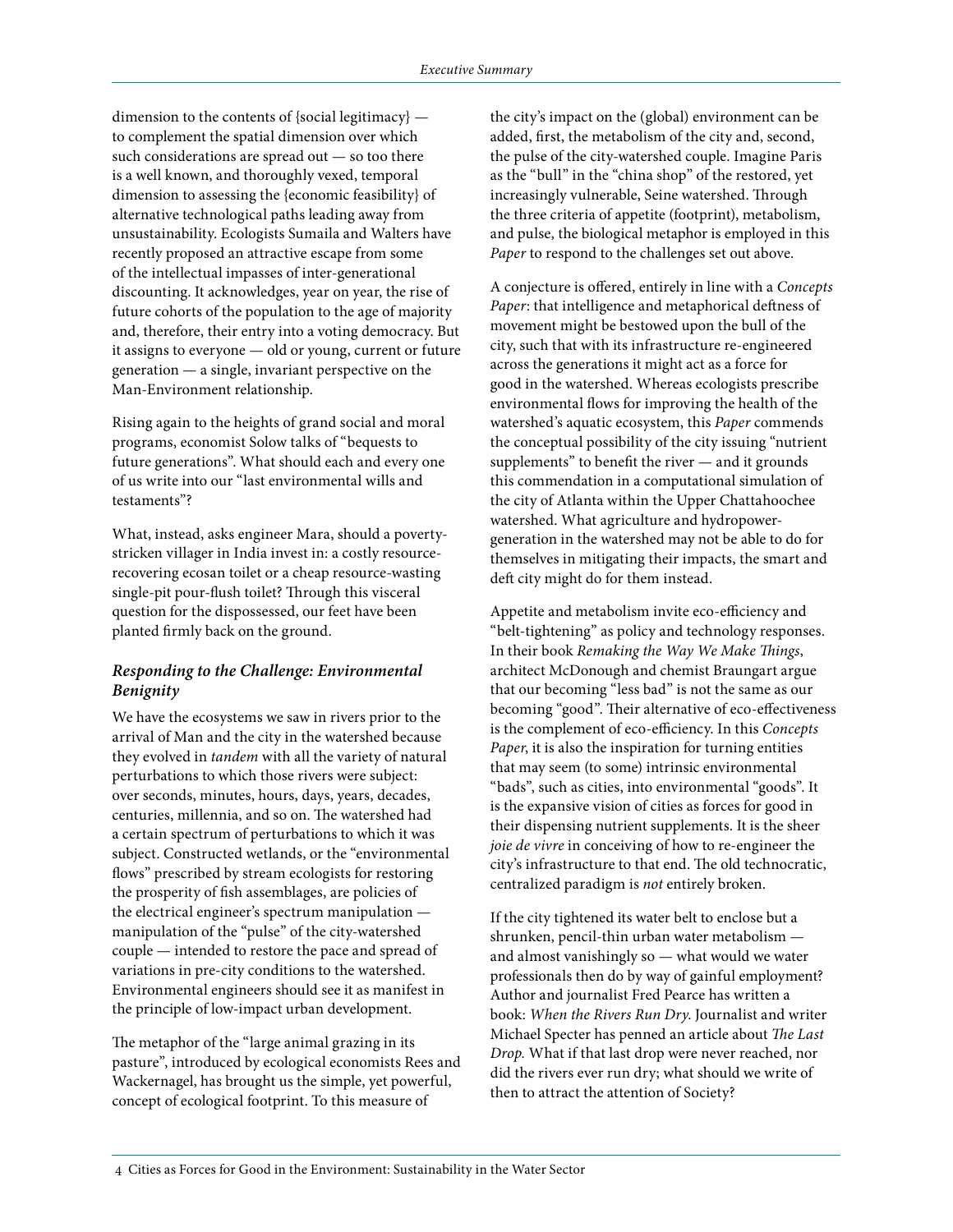The *Concepts Paper* has a suggestion: a book chronicling "When the Soils (do not) Starve", predicated upon IU*Nutrient*M nested within I*Nutrient*RM and in response to the challenge of reengineering the city's nutrient-return infrastructure.

### *Forward in the Face of Vagueness: Backwards in the Big Picture*

In a healthy democracy of stakeholders, all manner of hopes and fears — aspirations, convictions — can be imagined for the distant, inter-generational future: five such visions are shown in Figure ES1, as the green oval domains towards its upper right corner. Taking the hull of the current wastewater infrastructure of cities of the Global North and re-engineering it, step by step into the future, to produce a "Perfect Fertilizer" (and a by-product of clean water), is one of

them. It is exploited throughout to anchor the lofty, airy "thought experiments" of this *Concepts Paper* in hard, engineering specificity. Yet it does not have the authenticity or {social legitimacy} of being born of those holding much more than a mere conceptual stake in *their* city becoming a less unsustainable entity in *their* watershed — at *their* expense, *their* personal sacrifice, or *their* commitment to changing *their* household plumbing and *their* dietary choices.

Such multiple, *authentic* visions of the distant future are the essential starting point. If at all there are to be formal, quantitative indicators of sustainable development, such as the Human Development Index (HDI), political theorist Boulanger would have them deployed as *active* instruments for cultivating such people-conditioned preferences. And the task — of going forward in the face of vagueness about what





Framing the "big picture" of how the city might evolve to become a force for good in its environment with, first, the plural (and contested) visions of the distant, inter-generational futures for the city's water infrastructure (green oval domains), second, the technological alternatives (red rectangles) as possible paths towards those futures from, third, the determination and implementation of one routine step "tomorrow".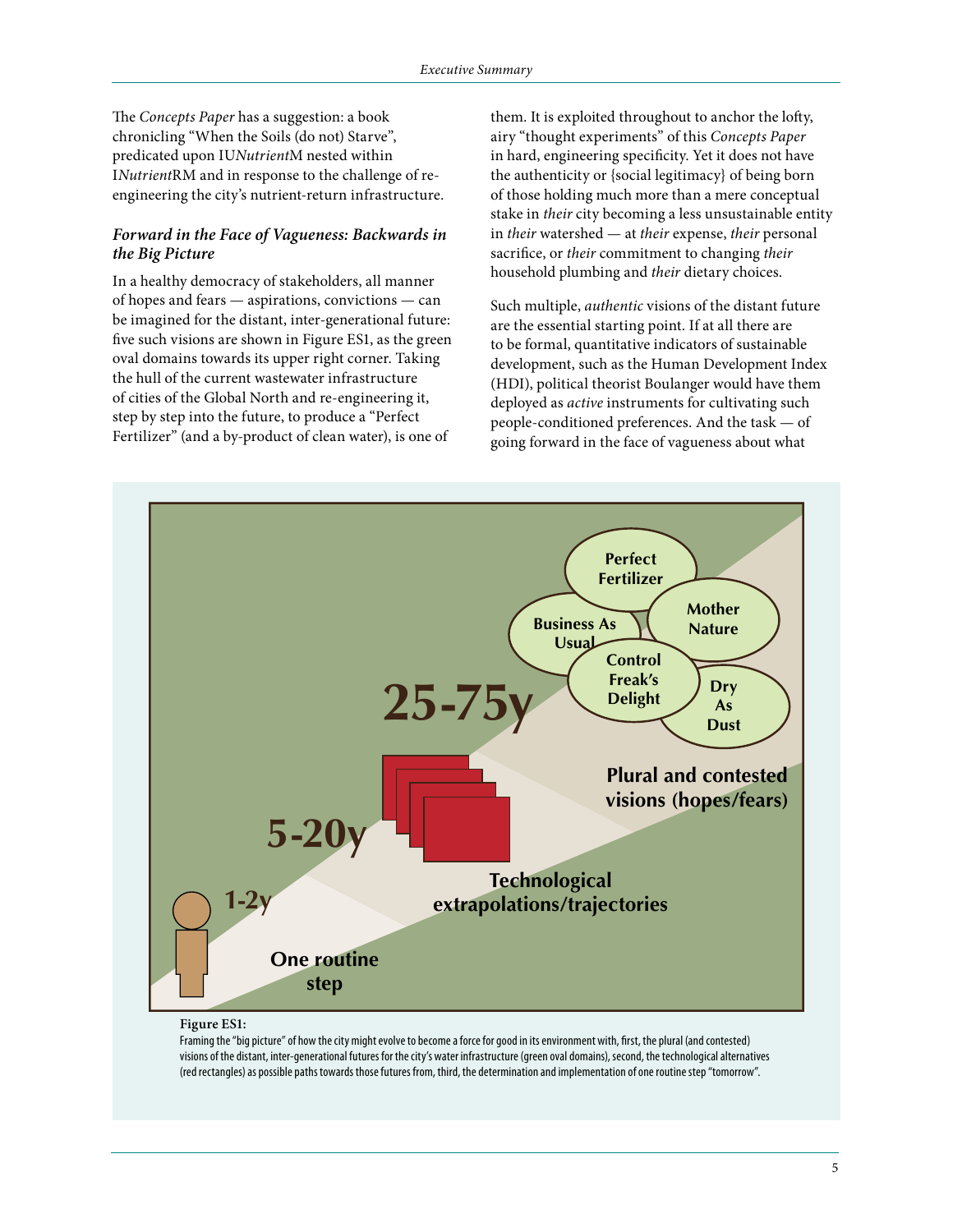"sustainability" is  $-$  is to get back from the plurality of those distant, dissonant, unshared, target futures to fashion just the "one routine step" tomorrow, at the origin on the left-hand side of Figure ES1.

Engineering and engineers contribute to undertaking this task in two significant — and uniquely distinctive — ways. For it is they who are responsible for inventing and shaping the alternative technological paths (the red rectangles, center-span in Figure ES1) to take us to the distant green ovals from tomorrow's one routine step. It is in the destiny of engineers too to be part of the great adventure in computational simulation, on its way towards the ever-receding virtual reality. To engineers fall therefore the privilege and responsibility to probe, explore, and assess the reachability of the distant targets, under huge, gross uncertainty and vagueness, should we place our foot this way or that as we step out tomorrow, on one or the other path of innovation and re-engineering. Engineers may even need to be persuasive artists: in the sense of commanding the art of communicating their professional opinions to the public at large, while yet being members of that selfsame community, with feelings and emotions, and where some of this artistry and artfulness will reside in the virtual reality itself.

All of this entangled, riotous variety must be narrowed back into the singularity of the decision at the origin in the lower left corner of Figure ES1: there to express from the big picture *the* course of action to be pursued. It would be that one routine step tomorrow, conditioned upon the *prior* expressions of what the people want, in their own *several* voices, as their green ovals of the distant future. From each perspective, it should give "us" more of what "we" want, less of what "we" do not want (for that would be more of what "they" want), under the inevitable *plurality* of "we's". Such plurality — as in the policy benefitting accordingly from a plurality of the wisdoms of the "we's" — is to be celebrated. If, from "our" perspective, the decision does not give "us" much of what we want, "we" might go along grudgingly *for a while* — noisy dissonance and disagreement not eliminated, merely biding their time, before resurfacing.

### *Enabling or Disabling Governance: Around and About the Framing of the Picture*

There is not just one routine step, of course, determined now, once and for all, once for ever. There is the picture of Figure ES1 at time  $t_k$ . And given the decision, and its unfolding consequences, there will come a time

 $t_{k+1}$  for the next step, with another picture, with re-arranged and re-expressed green and red icons for the community's aspirations and the alternative technological paths. After a while, it will be time too to re-air grudges, grievances, dissatisfactions, and satisfactions.

Governance — bestowing {social legitimacy} on the entire iterative process, or not (as the case may be)  $-$  is the surrounding frame of the picture (of Figure ES1): entry *via* expression of the green oval domains, exit at the origin of the one routine step, and then re-entry, and so on. What form of governance is enabling, and what disabling, of the process: of coming successively back to tomorrow's policy step, conditioned upon considerations of the evolving distant aspirations of greater sustainability and the evolving possibilities of technological paths towards them? Between  $t_k$  and  $t_{k+1}$ , how might we engage in acquiring more of the enabling structure of governance and shedding some of the disabling? Can the one routine policy step tomorrow be designed *deliberately* to experiment with forms of governance over the period  $t_k$  to  $t_{k+1}$ ?

The words "adaptive management" are today almost as ubiquitous as "sustainable development". As originally expressed by Holling, policy within adaptive management had two purposes: to steer the behavior of the environment in some desired direction; and to probe the environment, so as to reduce the uncertainty in understanding its behavior, i.e., to learn something about that behavior. Could each successive policy step be designed to probe in addition not only the community's understanding of its interaction with the environment (Man interacting with Environment), but also that community's understanding of its own behavior (Man with Man), hence appreciation of the advantages and disadvantages of its institutional structures of governance? We should call this adaptive community learning.

In all the extensive discussion of the "global water crisis" as a crisis of governance, no-one appears to have pointed to the advantages of metropolitan governance for enabling progressively less unsustainability of IUWM within IWRM. We, the community of water professionals, may not be casting a covetous eye on such promising forms of governance. Others are, however. Ecological economist Gatzweiler wishes to borrow from them in order to organize a "Public Ecosystem Service Economy for Sustaining Biodiversity" in the cultivation of natural strains of coffee in the highlands of Ethiopia. It is the scope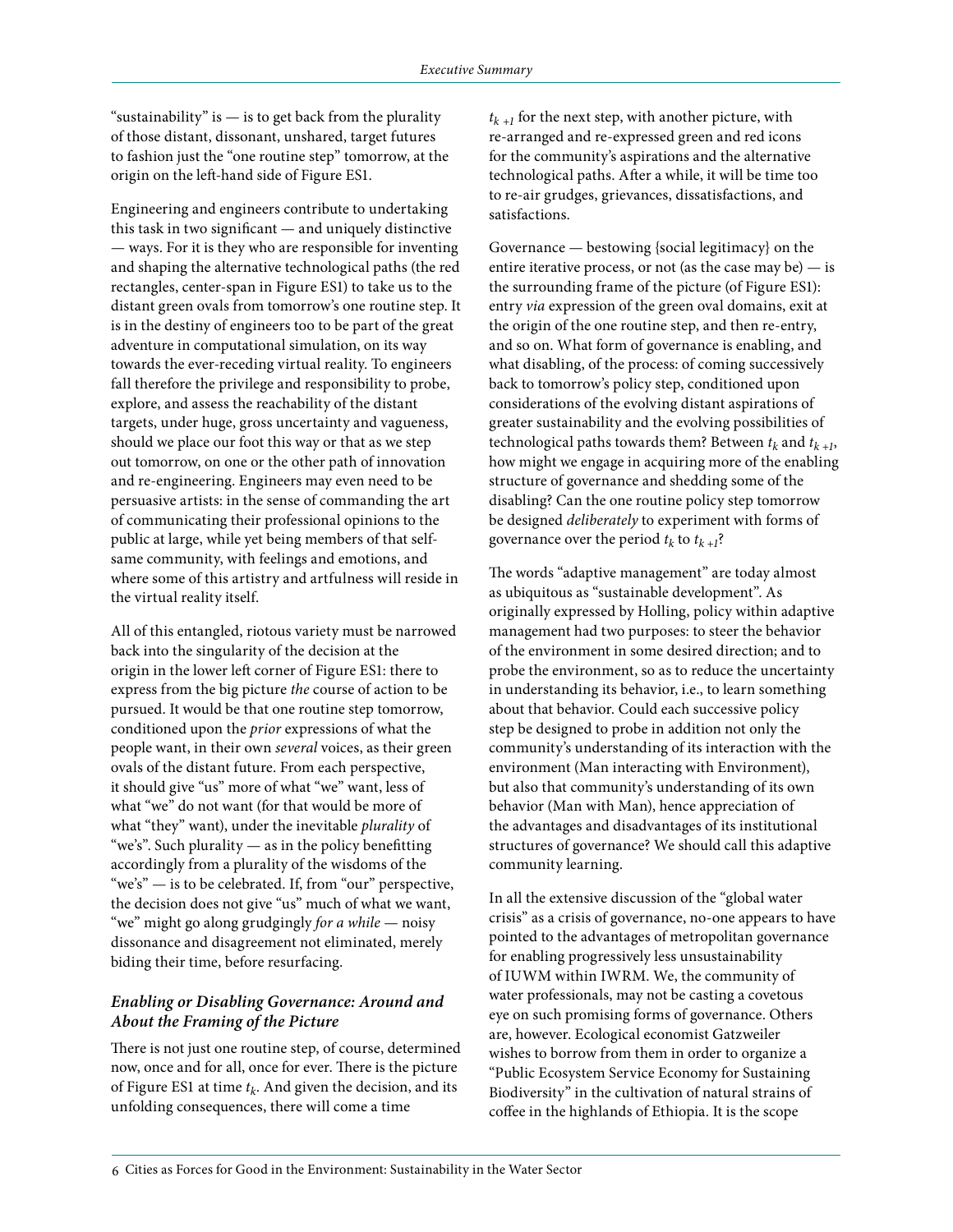for experimentation and learning that he prizes (amongst other attributes) in metropolitan governance. Economist Paul Romer sees cities as being deliberately designed as forces for social good. Cities with enabling rules of governance, he says, should be built to secure sustainability where the surrounding (national) economic and political environments are otherwise not conducive to such.

### *Change: the Only Constant in Life*

Everything changes over the generations: science bases, technologies, and institutional structures of governance; our appreciation of {social legitimacy}, our valuations of {economic feasibility}, and schools of thought on {environmental benignity}; in short, our ways of judging what constitutes sustainability. And we dare to conjecture on charting the course of this change: a conjecture sufficient for refutation or corroboration, in the fullness of time and in the light of the experience of practice. If all else around us is changing, why should we expect the criteria for assessing sustainability to remain invariant? We have a view of the current contents of Triple Bottom Line (TBL) accounting. Label it *TBLnow* for short. In this *Concepts Paper* we move towards closure — for the time being — with an expression of its possible future contents, i.e., a candidate *TBL<sub>future</sub>*. Iteration around Figure ES1 between  $t_k$  and  $t_{k+1}$  can seem as but the smallness of one brief, routine step within the grander embrace of migrating from *TBL<sub>now</sub>* towards *TBL<sub>future</sub>*.

### *Stepping Out in Practice: The Essential Top Line*

All of this is fine, in concept. No apology is made for this having been the purpose: to provide pause for thought. Yet what should be said of putting concept into practice and, every bit as much, enabling practical experience continually to re-shape concept, by design, including any future edition of this *Concepts Paper*?

Scanning across the outermost reaches of practical experiences in implementing our arrangement of the elements of the TBL in the "real world", we can assemble a practical *TBLfrontier*. Done in the final re-draft of the *Paper*, when all of the preamble culminating in expression of the conceptual *TBLfuture* had become seemingly immutable (and now beneficially so), the *TBLfrontier* is the empirical "posterior" to the theoretical "prior" of the *TBLfuture*. The result is telling: of where elements of the *TBL*<sub>future</sub> lead their counterparts of the *TBLfrontier*, specifically, in some of the grander notions of {economic feasibility};

and of where they lag, notably in some joined-up thinking about {environmental benignity}.

We know the aphorism of "Thinking Globally, Acting Locally". In this *Concepts Paper* we see its compliment, in:

*Engineers "Acting Most Locally" to engender a community eager to engage in "Thinking Globally"*

### *Leading to Learn*

Thus it is that the entirety of this *Concepts Paper* can be distilled down to its essence in Table ES1: from things as we conceive of them today (*TBL<sub>now</sub>*; the second column of the table), stepping out in practice at the cutting edge of concept (the *TBLfrontier* in the third column of the table), to shape and re-shape what might become our concepts of the distant future (*TBLfuture*; fourth column). Fourteen line items, crowned by a fifteenth, at the top of the table:

### *Always Learning; Never Getting it Right*

For this, the "self-transforming mind that leads to learn" — in the words of psychologists Kegan and Lahey (from their book *Immunity to Change: How to Overcome It and Unlock Potential in Yourself and Your Organization*) — would seem to have arrived not a moment too soon

Such compression — into the single page of Table ES1 (eventual outcome); the single diagram of Figure ES1 (the means to fashion an actionable step); and the single page of Box ES1 (original challenge) — entails massive encryption of concepts, hence the need to read this *Concepts Paper* in full, and to disagree with its perspective and its contrariness.